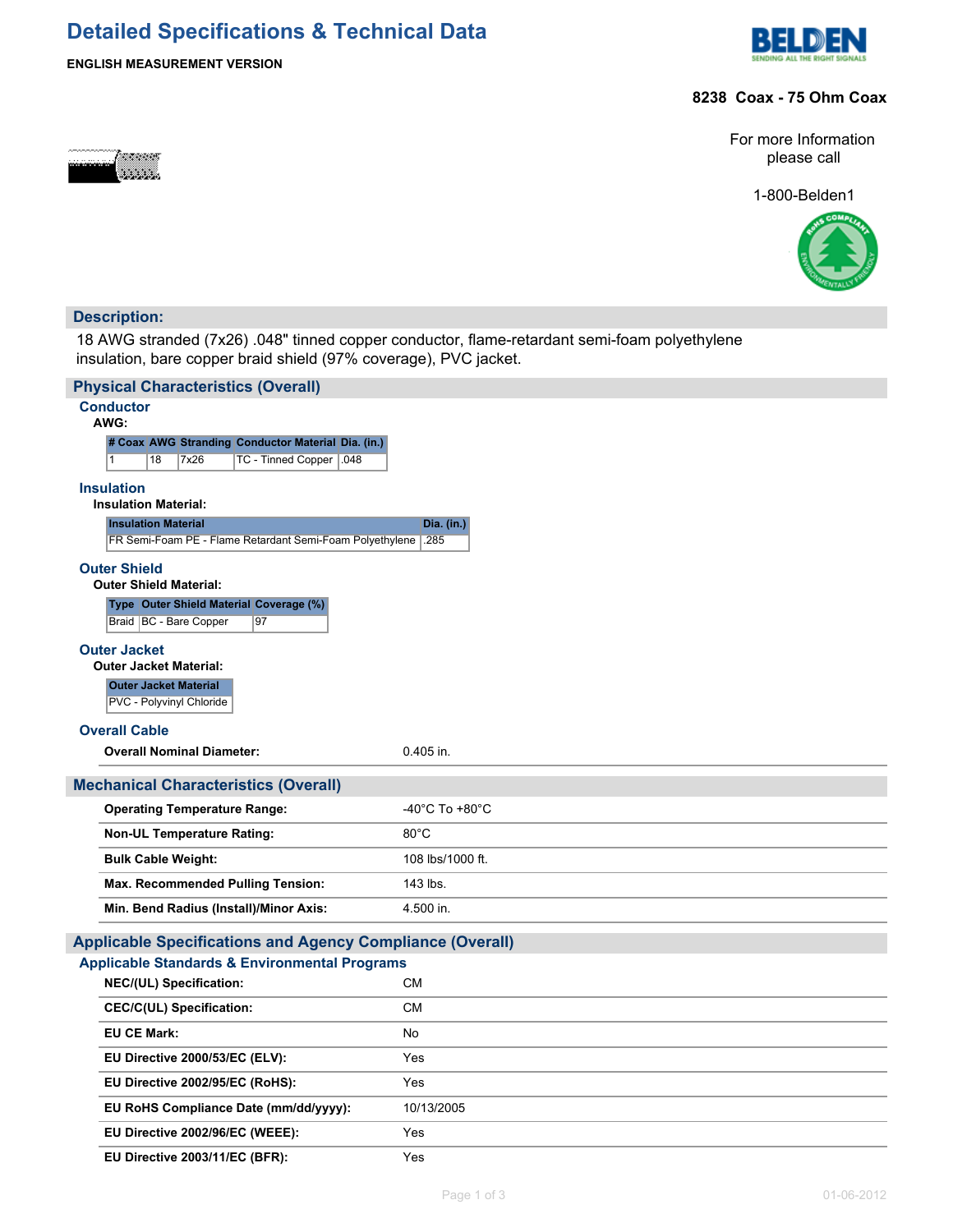# **Detailed Specifications & Technical Data**

#### **ENGLISH MEASUREMENT VERSION**



#### **8238 Coax - 75 Ohm Coax**

|                | CA Prop 65 (CJ for Wire & Cable):                  | Yes               |  |  |  |  |  |  |
|----------------|----------------------------------------------------|-------------------|--|--|--|--|--|--|
|                | MII Order #39 (China RoHS):                        | Yes               |  |  |  |  |  |  |
|                | <b>RG Type:</b>                                    | 11/U              |  |  |  |  |  |  |
|                | <b>Flame Test</b>                                  |                   |  |  |  |  |  |  |
|                | <b>UL Flame Test:</b>                              | UL1685 UL Loading |  |  |  |  |  |  |
|                | <b>Suitability</b>                                 |                   |  |  |  |  |  |  |
|                | Suitability - Indoor:                              | Yes               |  |  |  |  |  |  |
|                | Suitability - Outdoor:                             | Yes               |  |  |  |  |  |  |
|                | <b>Plenum/Non-Plenum</b>                           |                   |  |  |  |  |  |  |
|                | Plenum (Y/N):                                      | No                |  |  |  |  |  |  |
|                | <b>Electrical Characteristics (Overall)</b>        |                   |  |  |  |  |  |  |
|                | Nom. Characteristic Impedance:                     |                   |  |  |  |  |  |  |
|                | Impedance (Ohm)                                    |                   |  |  |  |  |  |  |
|                | 75                                                 |                   |  |  |  |  |  |  |
|                | Nom. Inductance:                                   |                   |  |  |  |  |  |  |
|                | Inductance (µH/ft)<br>.115                         |                   |  |  |  |  |  |  |
|                | Nom. Capacitance Conductor to Shield:              |                   |  |  |  |  |  |  |
|                | Capacitance (pF/ft)                                |                   |  |  |  |  |  |  |
|                | 20.5                                               |                   |  |  |  |  |  |  |
|                | <b>Nominal Velocity of Propagation:</b>            |                   |  |  |  |  |  |  |
|                | <b>VP</b> (%)<br>66                                |                   |  |  |  |  |  |  |
|                | <b>Nominal Delay:</b>                              |                   |  |  |  |  |  |  |
|                | Delay (ns/ft)                                      |                   |  |  |  |  |  |  |
|                | 1.54                                               |                   |  |  |  |  |  |  |
|                | Nom. Conductor DC Resistance:                      |                   |  |  |  |  |  |  |
|                | DCR @ 20°C (Ohm/1000 ft)<br>6.1                    |                   |  |  |  |  |  |  |
|                | <b>Nominal Outer Shield DC Resistance:</b>         |                   |  |  |  |  |  |  |
|                | DCR @ 20°C (Ohm/1000 ft)                           |                   |  |  |  |  |  |  |
|                | 1.2                                                |                   |  |  |  |  |  |  |
|                | Nom. Attenuation:                                  |                   |  |  |  |  |  |  |
|                | Freq. (MHz) Attenuation (dB/100 ft.)               |                   |  |  |  |  |  |  |
| $\overline{1}$ | $\overline{.2}$<br>10<br>$\overline{.7}$           |                   |  |  |  |  |  |  |
|                | 50<br>$\overline{1.3}$                             |                   |  |  |  |  |  |  |
|                | 100<br>$\overline{2.0}$                            |                   |  |  |  |  |  |  |
|                | 200<br>$\overline{2.9}$<br>400<br>$\overline{4.2}$ |                   |  |  |  |  |  |  |
|                | 700<br>5.8                                         |                   |  |  |  |  |  |  |
|                | 900<br>6.8                                         |                   |  |  |  |  |  |  |
|                | 1000<br>$\overline{7.1}$                           |                   |  |  |  |  |  |  |
|                | Max. Operating Voltage - UL:                       |                   |  |  |  |  |  |  |
|                | Voltage                                            |                   |  |  |  |  |  |  |
|                | <b>300 V RMS</b>                                   |                   |  |  |  |  |  |  |

### **Related Documents:**

No related documents are available for this product

**Put Ups and Colors:**